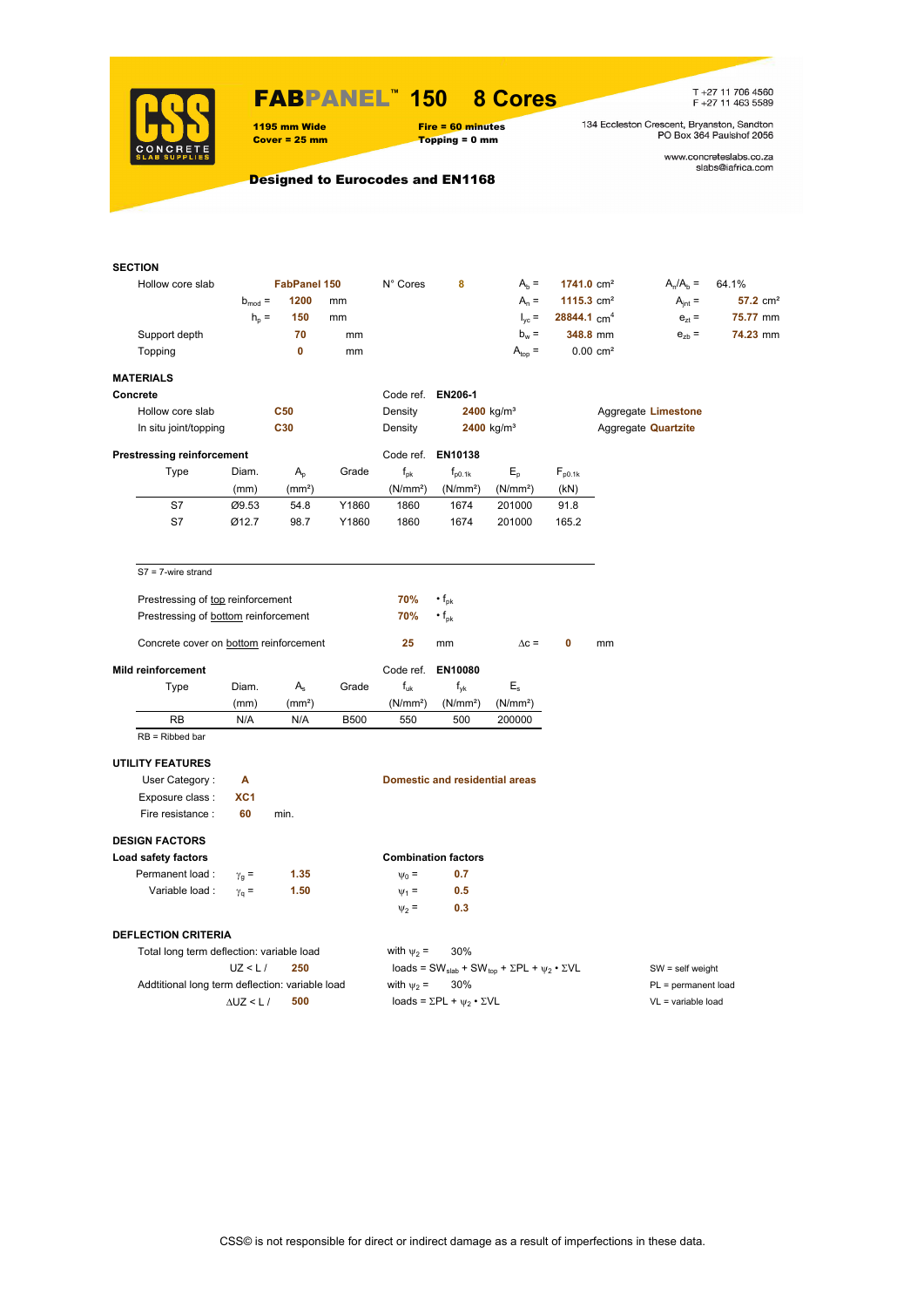

### FABPANEL**™ 150 8 Cores**

1195 mm Wide Fire = 60 minutes<br>
Cover = 25 mm Topping = 0 mm  $Topping = 0$  mm

T +27 11 706 4560<br>F +27 11 463 5589

134 Eccleston Crescent, Bryanston, Sandton<br>PO Box 364 Paulshof 2056

www.concreteslabs.co.za<br>slabs@iafrica.com

Designed to Eurocodes and EN1168

### **This Load Span Table is for guidance only and should not be considered as a complete calculation.**

| <b>Reinforcement type</b>                 |         | <b>STR 01</b> | <b>STR 02</b> | <b>STR 03</b> |  |  |  |  |
|-------------------------------------------|---------|---------------|---------------|---------------|--|--|--|--|
| <b>Top reinforcement</b>                  |         |               |               | 2xØ9.53       |  |  |  |  |
| <b>Bottom reinforcement</b>               |         | 5xØ9.53       | 7xØ9.53       | 9xØ9.53       |  |  |  |  |
| <b>Reinforcement</b> (kg/m <sup>2</sup> ) |         | 1.80          | 2.52          | 3.96          |  |  |  |  |
| $M_{Rd}$                                  | (kNm/m) | 41.3          | 55.1          | 67.4          |  |  |  |  |
| $V_{nc,Rd}$                               | (kN/m)  | 50.1          | 51.8          | 54.9          |  |  |  |  |
| $V_{c, Rd}$                               | (kN/m)  | 33.5          | 40.1          | 50.9          |  |  |  |  |

| <b>Permanent</b><br>load | <b>Variable</b><br>load  |      | <b>CLEAR SPAN (IN METERS)</b> |      |                                         |  |  |  |  |  |  |
|--------------------------|--------------------------|------|-------------------------------|------|-----------------------------------------|--|--|--|--|--|--|
| $g$ (kN/m <sup>2</sup> ) | $q$ (kN/m <sup>2</sup> ) |      |                               |      | $\frac{L_{\text{sup}}}{L_{\text{sup}}}$ |  |  |  |  |  |  |
| 1.50                     | 1.50                     | 6.68 | 7.38                          | 7.28 |                                         |  |  |  |  |  |  |
| 1.50                     | 2.00                     | 6.43 | 7.21                          | 7.11 |                                         |  |  |  |  |  |  |
| 1.50                     | 2.50                     | 6.15 | 7.04                          | 6.95 |                                         |  |  |  |  |  |  |
| 1.50                     | 3.00                     | 5.90 | 6.81                          | 6.80 |                                         |  |  |  |  |  |  |
| 1.50                     | 3.50                     | 5.68 | 6.56                          | 6.67 |                                         |  |  |  |  |  |  |
| 1.50                     | 4.00                     | 5.49 | 6.33                          | 6.54 |                                         |  |  |  |  |  |  |
| 1.50                     | 5.00                     | 5.15 | 5.94                          | 6.31 |                                         |  |  |  |  |  |  |
| 1.50                     | 6.00                     | 4.86 | 5.61                          | 6.11 |                                         |  |  |  |  |  |  |
| 1.50                     | 7.00                     | 4.62 | 5.33                          | 5.90 |                                         |  |  |  |  |  |  |
| 1.50                     | 8.00                     | 4.41 | 5.09                          | 5.63 |                                         |  |  |  |  |  |  |
| 1.50                     | 9.00                     | 4.23 | 4.88                          | 5.40 |                                         |  |  |  |  |  |  |
| 1.50                     | 10.00                    | 4.07 | 4.69                          | 5.19 |                                         |  |  |  |  |  |  |
| 1.50                     | 12.50                    | 3.71 | 4.30                          | 4.77 |                                         |  |  |  |  |  |  |
| 1.50                     | 15.00                    | 3.25 | 3.82                          | 4.21 |                                         |  |  |  |  |  |  |
| 1.50                     | 20.00                    | 2.73 | 3.18                          | 3.35 |                                         |  |  |  |  |  |  |

#### **SECTION - self weight**

|                         | Precast slab:   | 2.19 | kN/m <sup>2</sup> |                                |      |                   |                            |
|-------------------------|-----------------|------|-------------------|--------------------------------|------|-------------------|----------------------------|
|                         | Joint:          | 0.11 | kN/m <sup>2</sup> | $\Rightarrow$ Sum =            | 2.30 | kN/m <sup>2</sup> | $(slab + ioint)$           |
|                         | Topping:        | 0.00 | kN/m <sup>2</sup> | $\Rightarrow$ Sum =            | 2.30 | kN/m <sup>2</sup> | $(slab + joint + topping)$ |
| <b>UTILITY FEATURES</b> |                 |      |                   |                                |      |                   |                            |
|                         | User Category:  | А    |                   | Domestic and residential areas |      |                   |                            |
|                         | Exposure class: | XC1  |                   | Fire resistance :              | 60   | min.              |                            |

#### **DEFLECTION CRITERIA**

Long term part of variable load  $\psi_2 = 0.3$ 

- Long term TOTAL deflection under self weight of the slab + total permanent load + 30% of the variable load < L / 250

- Long term ADDITIONAL deflection under total permanent load + 30% of the variable load < L / 500